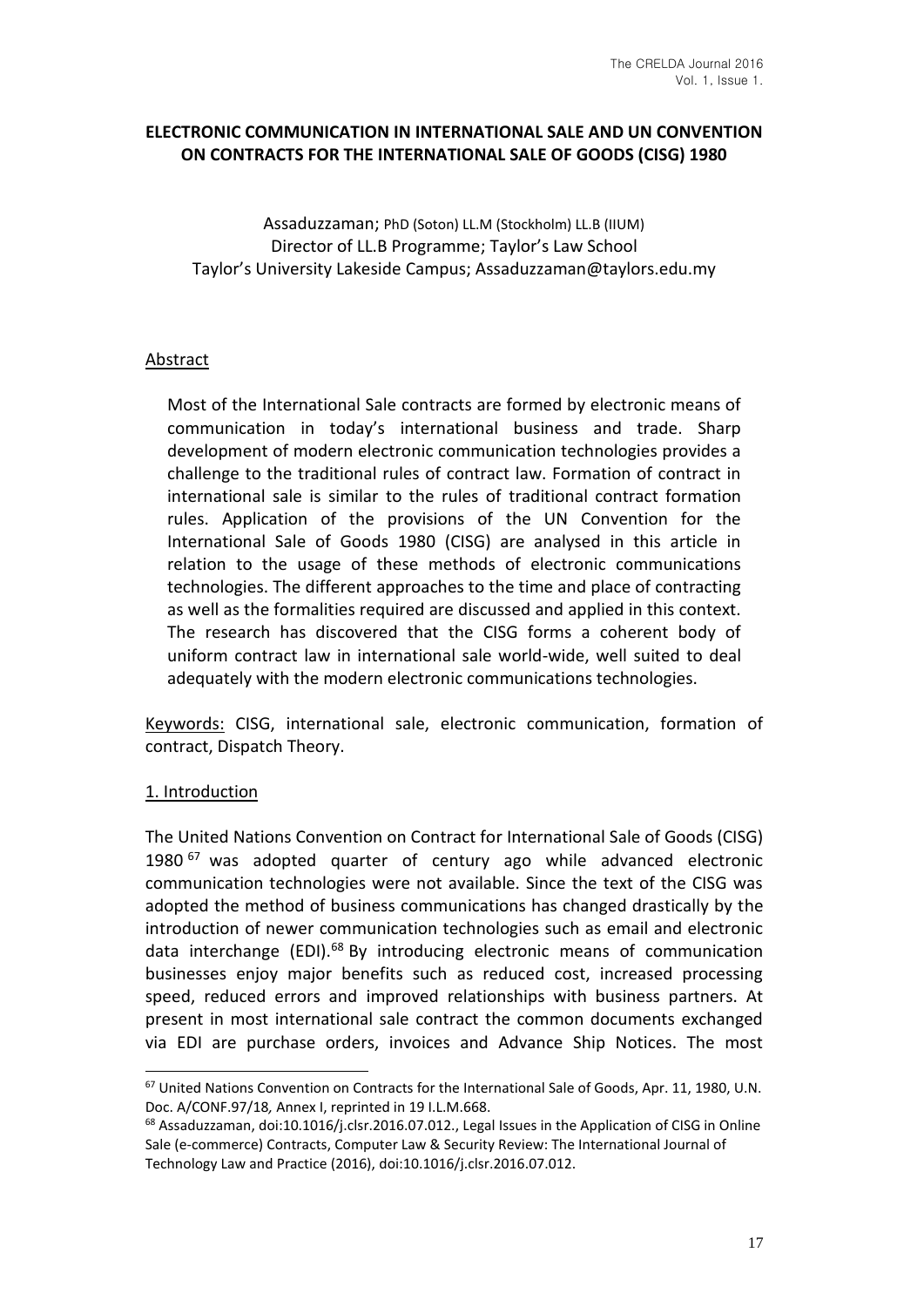common documents exchanged via EDI are purchase orders, invoices and Advance Ship Notices. It is clear from the wording of article 13 that these applications were not available at the time as it only refers to telegram and telex $69$ 

The use of technological means raises not only issues related to the applicability of the CISG, but also in respect to its material provisions. Indeed, the parties may negotiate an agreement electronically: one of them might make, withdraw or revoke an offer by means of an electronic message, and the other party might make or revoke an acceptance using the same means. In those cases, the issue is whether the CISG allows the parties to use electronic communications in the process of formation of the sale contract. After the contract is formed, the parties might still use electronic communications to interact with each other. Then, the issue is whether the effects attributed by the CISG to certain communications made after the conclusion of the sales contract will also be given to electronic communications. The analysis of these issues requires a prior review of the general rules of the CISG in respect to communications between the parties in light of the technological developments.

CISG as a uniform piece of legislation for international sale contracts, one of the most important concern is that it is impossible to be amended as needed. The challenges posed by these new communication technologies in international sale contracts offer an excellent opportunity to analyse whether that prediction was accurate or not. The article will analyse the contract formation issues covered by the CISG in the context of the use of these newer communication technologies and their applications to establish whether any specific problems arise that need to be addressed by parties who use these applications in international sale contracts. This will also address the issue of sphere of application and the requirements stipulated for communications to be valid and effective under the CISG. Further it will examine the form requirements in international sale contracts such as writing and signature.

### 2. Electronic communications in International Sale Contracts

Most of the international sale contracts are communicated through electronic means of communication technology in today's business world. Function of electronic communication technology in international sale contracts is rather faster compared to traditional postal communication. Business corporations mostly use email and other forms of online forms uploaded in their website to communicate each other for international sale. In such dealings most often there is no face-to-face communication or negotiation between the parties. However, there are some new applications which are more direct than others such as online video calls provided by skype, google hangout, facebook, viber, Whatsapp,

 $69$  Schlechtriem P(ed) Commentary on the UN Convention on the International Sale of Goods (1998 Oxford) p. 13.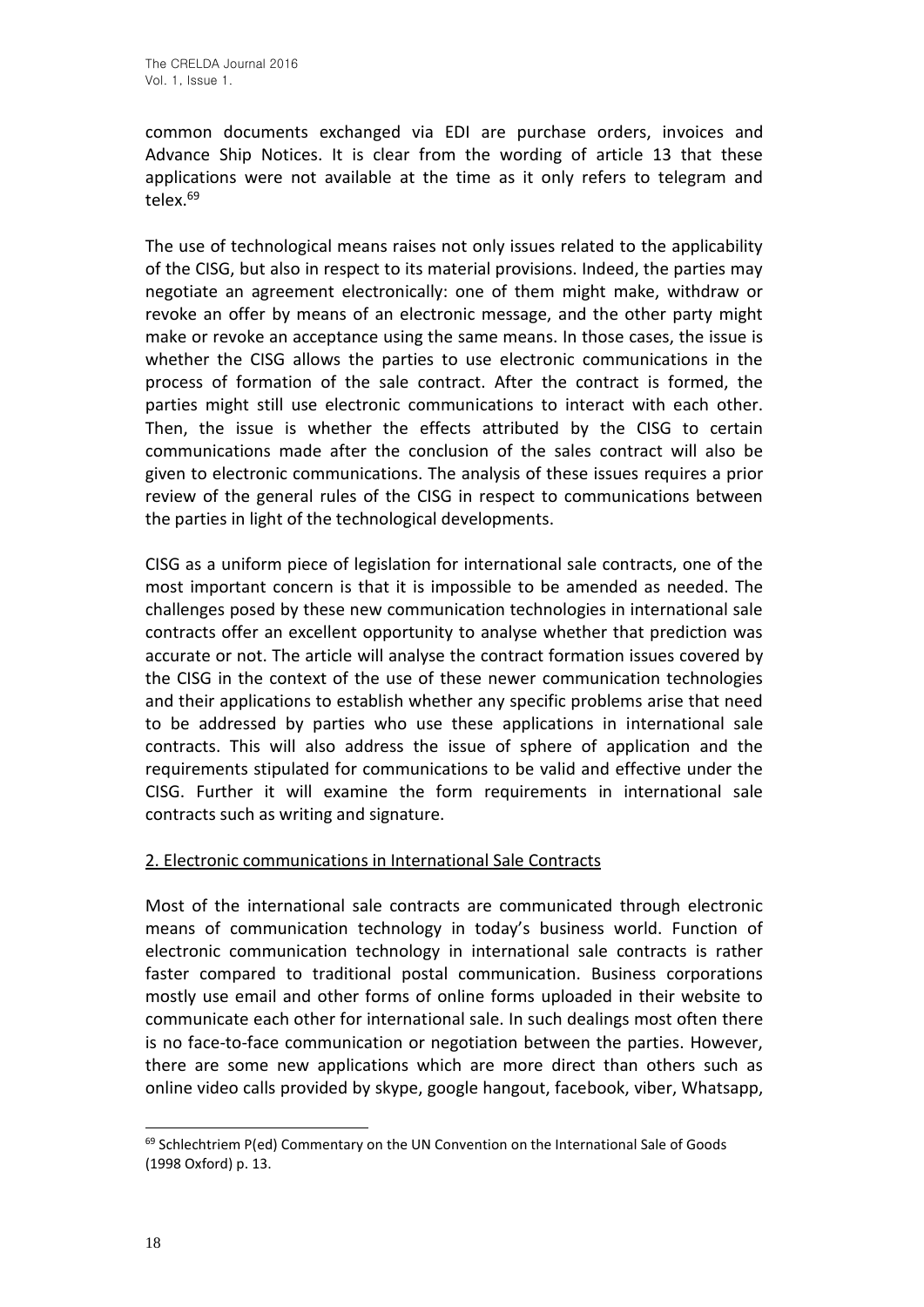etc.<sup>70</sup> This types of communication technologies are considered to be next to the face to face negotiations as the communication takes place directly in time between the parties without any real time pause. Any uncertainties, ambiguities or even breaks in communication can be clarified immediately by the parties.<sup>71</sup> This is not the case where there is a break in place and time between the communications of the different parties. In electronic communications there is this gap in time and space, but the gap in time is much smaller than it used to be with traditional postal communication. In electronic communication the participation of third parties such as service providers is much less apparent than is the case with either post or telegram.

The analysis of offer and acceptance which forms part of the structure of the  $CISG<sup>72</sup>$  is often difficult to make in complicated negotiations where there is a great deal of communication between the parties as it is often the case in international trade.<sup>73</sup> This is further complicated by the introduction of methods of communication such as electronic means of communication which requires a more flexible approach than the strict offer-acceptance dichotomy. It seems however that with the provisions contained in the Convention, there is enough flexibility to evade the constraints of forcing communications into either the offer or acceptance sculpture.<sup>74</sup> The question as to when communications will become valid and binding in the case of parties who are not in touch directly, has been solved in a number of different ways. Each of these approaches in essence determines which of the parties carries the risk of a communication being lost, destroyed or damaged in the transition process. Unless determined by agreement between the parties themselves<sup>75</sup> there are following four main theories which may be applied.<sup>76</sup>

*vCaemmerer/Schlechtriem/Schlechtriem* Art 18 p. 5.

 $70$  This types of online communication system works as VOIP system. One can call any user just by entering their user/account name to call to any account or phone, anywhere in the world, using the ordinary telephone network (PSTN).

<sup>71</sup> *Wright B* The Law of Electronic Commerce (Looseleaf Updated July 1996 Boston) ss.2.1-2.8, 5.1- 5.6; Soergel/Wolf s.130 Rn 3; Williston s.6.34; Restatement (Second) of Contract ss.64-65; *Entores Ltd v Miles Far East Corp* [1955] 2 All ER 327.

<sup>72</sup> J Honnald, *Uniform Law for international sales under the CISG*, (3rd ed.1999), Kluwer Law International, The Hague,p. 148.

<sup>&</sup>lt;sup>73</sup> Honnold, JO Uniform Law for the International Sales under the 1980 United Nations Convention (2nd ed, 1991 Deventer) p. 132.

<sup>74</sup> Honnold, 2<sup>nd</sup> edn. p.132.

 $75$  In the case of an offer the offeror may of course one-sidedly determine what form of communications must or may be used to effect an acceptance. Any agreement between the parties will of course take precedence over these principles. See

<sup>76</sup> Corbin ss.3.23-3.24; Christie Contract 75-77; *Staudinger/Magnus* Art 24 p. 1;

*vCaemmerer/Schlechtriem/Leser* Art 26 p. 11; *Cape Explosives Works Ltd v SA Oil & Fat Industries Ltd (1)* [1921]

CPD 244; *Amcoal Collieries Ltd v Truter* [1990] 1 SA 1(A) 4; *Münchner Kommentar*/*Förschler* s.130 (1) p. 3-4.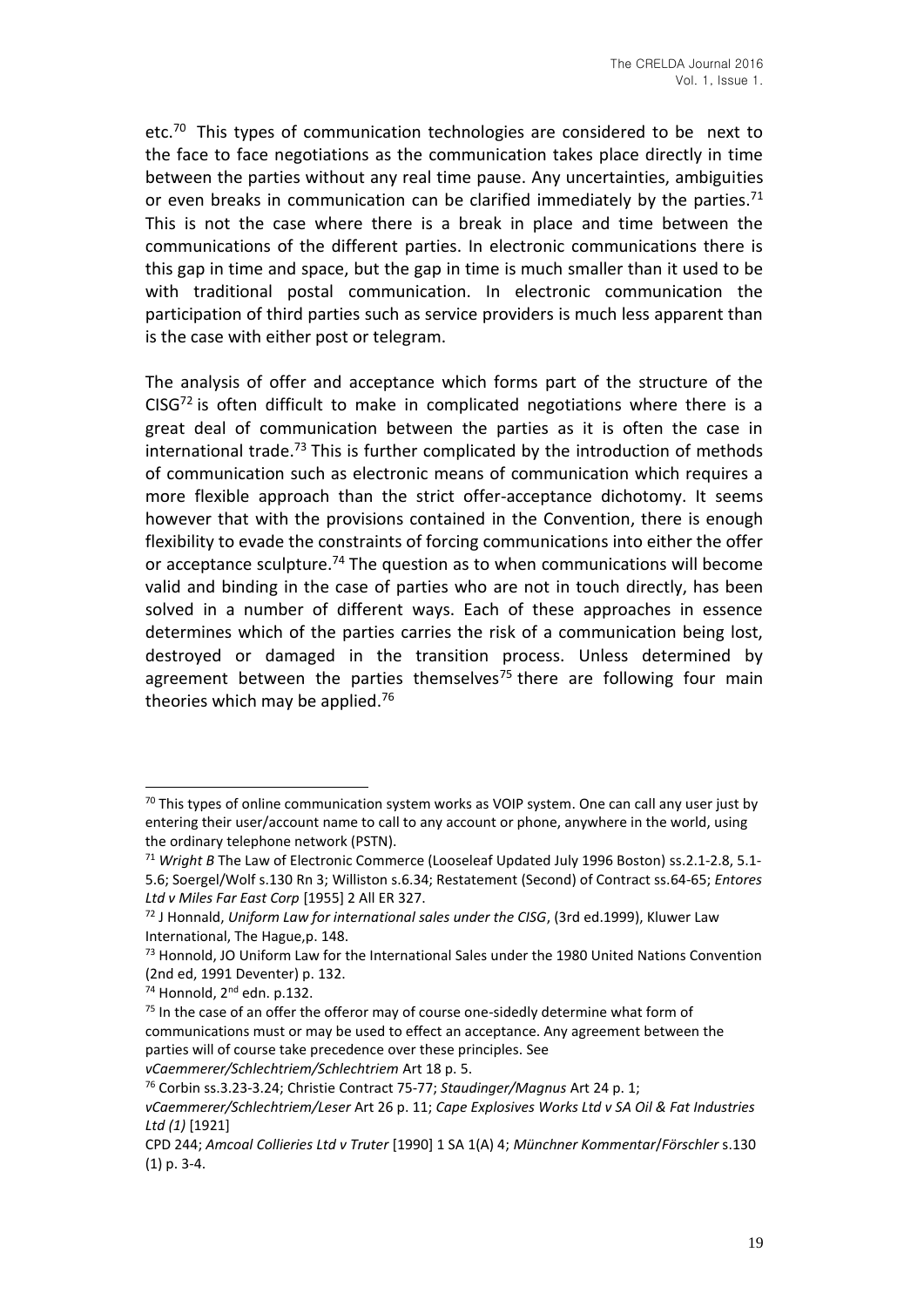First, the parties must receive the content of the information directly from the other parties. This is known as the information theory which determines that a communication only becomes effective once the recipient takes notice of the content of the communication.<sup>77</sup> This theory is usually applied to direct forms of communication such as VOIP communication or telecommunication, video conference calling system and may often also be the default position in cases of uncertainty.<sup>78</sup> Under direct forms of communication parties has the opportunity to clarify any ambiguity or information gap.

Second, the reception theory which determines that a communication only becomes effective once the recipient has actually physically received the communication or it has at least been made available to it, even though it has not yet taken notice of the content. In terms of this so-called "*Zugangstheorie*",<sup>79</sup> the deciding moment is dependent upon the communication being available to the recipient in the sense that it has been placed at its disposal in a place in which it would expect to receive communications in the normal course of business and in a manner which is comprehensible to it. It is usually used in regard to indirect forms of communication such as Fax, telegram, telex and in modern age email and has its origin in civil law systems.<sup>80</sup>

Third, the postal rule or dispatch theory in terms of which the communication is effective once it has been posted or sent by the sender. This is usually applied to cases of indirect communications and has its origins in the Common Law where it was introduced to handle the issue of revocability of offers. This theory is applicable both in English and American law subject to the condition that the post or similar medium of communication was prescribed or authorised specifically or impliedly by the offeror and that acceptance was properly dispatched. In some instances the emphasis has moved from the authorisation of the form of communication to the question of reasonableness. <sup>81</sup> At present when an email is send by the sender it falls under dispatch theory and the communication is considered effective.

Forth, the formulation theory in terms of which the communication becomes effective the moment that the responder begins to formulate its communication. This theory is usually only used in conjunction with the postal theory to prevent a party from retracting an offer or communication once the other party has started

<sup>77</sup> Siegfried Eiselen, 'Electronic Commerce and UN Convention on Contracts for the International Sale of Goods (CISG) 1980 (1999) EDI Law Review' p.21.

<sup>78</sup> *Van der Merwe S* (ed) Contract - General Principles (1993 Cape Town) p.43; *Amcoal Collieries Ltd v Truter* 1990 1 SA 1(A) 4.

<sup>79</sup> Del Pilar Perales Viscasillas, '*Recent Development Relating To Cisg: Contract Conclusion Under Cisg'* (1997) 16 J.L. & Com. P. 315. (The Receipt Theory is known as *Zugangstheorie* or Empfangstheorie in the German Legal system).

<sup>80</sup> *Restatement (Second) of Contract s.*68; *EntoresLtd v Miles Far East Corp* [1955] 2 All ER 327. <sup>81</sup> *Cape Explosives Works Ltd v SA Oil & Fat Industries Ltd (1)* [1921] CPD 244; Honnold, *Uniform Law 2nd edn. p.* 162;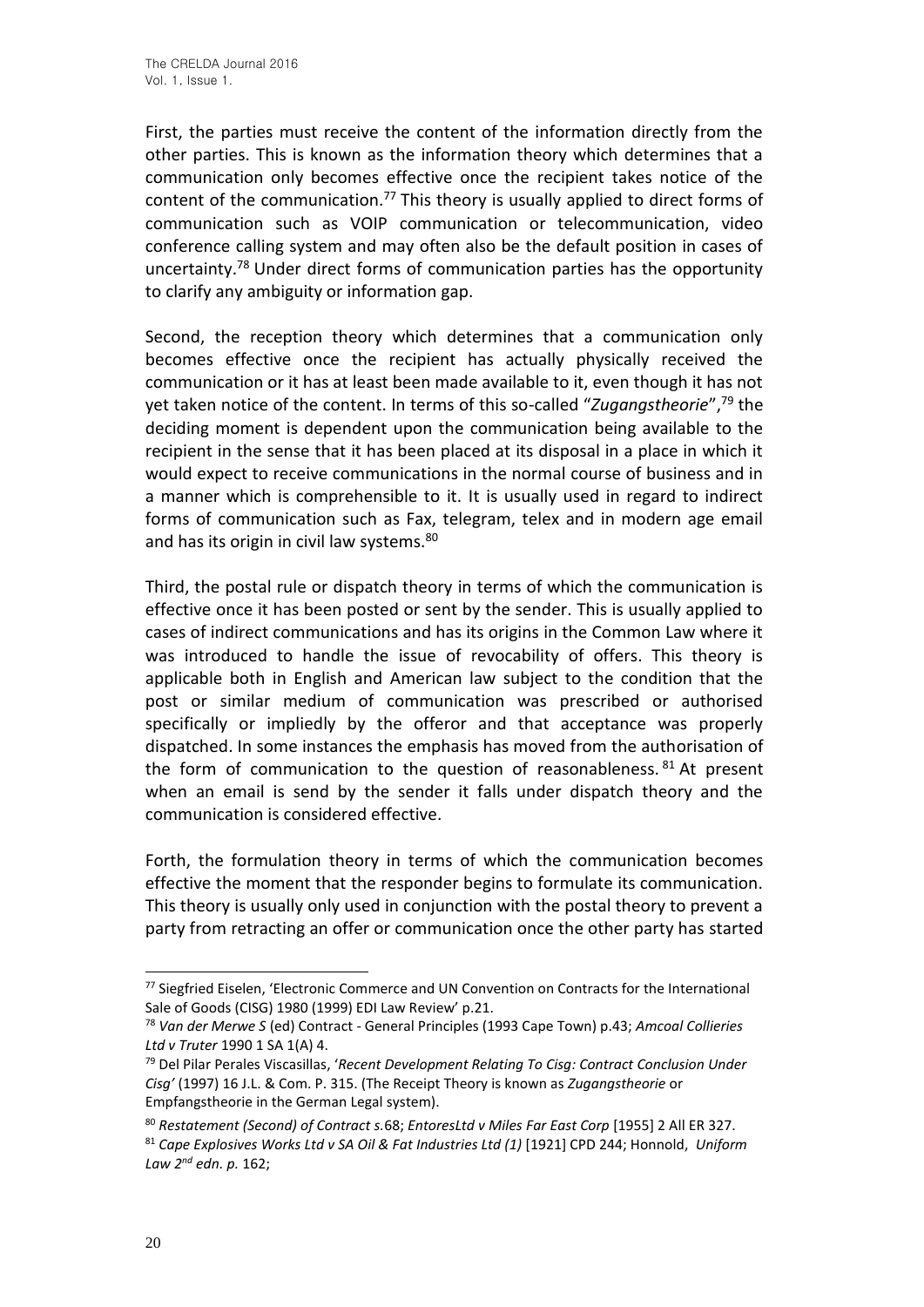to respond to that communication.<sup>82</sup> In current electronic communication system formulation theory works when an email is received and replied to the sender.

Although these theories or principles were developed first and foremost to deal with the risks of communications in the contract negotiations phase, they are generally applied today to all forms of communications between contractual parties including international sale contracts. This theory applies to the electronic communication in international sale similarly as postal rule depending on which forms of electronic communication parties to the contract resorted to.

In application of electronic communication in international sale contracts, a strong case can be made out for the use of one of the variants of the reception theory rather than the information or dispatch theory in the absence of any provision by the parties. There are conflicting approaches to this issue in the English and American law. In English law this view is accepted and used whereas in the United States the mailbox rule is also used in regard to electronic message transfers such as telex, fax and even telephone. $83$  If electronic communication technology for instance, is being applied, it is quite easy to determine when a party had access to a message, or when it had received it. $84$  On the other hand it may be very difficult to determine when it actually became informed of the existence or content of the message in a subjective sense. Very often an electronic order will be acknowledged by the seller's system and executed by its plant without any person with executive powers actually taking notice of the communication. In these circumstances it is unrealistic to apply the information theory. This theory also provides opportunities for the recipient to deceive its opponent and it encumbers the sender with an almost impossible burden of proof.

In most circumstances it is fairer to both parties to apply an objective test, namely the reception theory rather than the subjective information theory when dealing with indirect forms of communication. Whether electronic communication technology, fax, telex or e-mail, it is fairly easy to determine objectively when a party actually received a message or had access to it.<sup>85</sup> The choice between strict reception, where actual reception is required, and the "*Zugangstheorie"*, which only requires access, will vary from situation to situation. As a general rule it may be argued that the "*Zugangstheorie"* is probably the fairer solution for most situations if it is made subject to the condition that the message must be readable or processable by the recipient. It

<sup>82</sup> *Cape Explosives Works Ltd v SA Oil & Fat Industries Ltd (1)* [1921] CPD 244; *See also* Christie *Contract p.*76.

<sup>83</sup> See *Entores Ltd v Miles Far East Corp* [1955] 2 All ER 493; see also *United States v Bushwick Mills Inc* (1947 CA2 NY) 165 F2d 198; *Metropolitan Air Service v Penberthy Aircraft & Leasing Co*  (1986 SD NY) 648 F Supp 1153.

<sup>84</sup> Assaduzzaman, doi:10.1016/j.clsr.2016.07.012.

<sup>85</sup> *Wright B* The Law of Electronic Commerce (Looseleaf Updated July 1996 Boston) *s.*5.5 and s.6.4.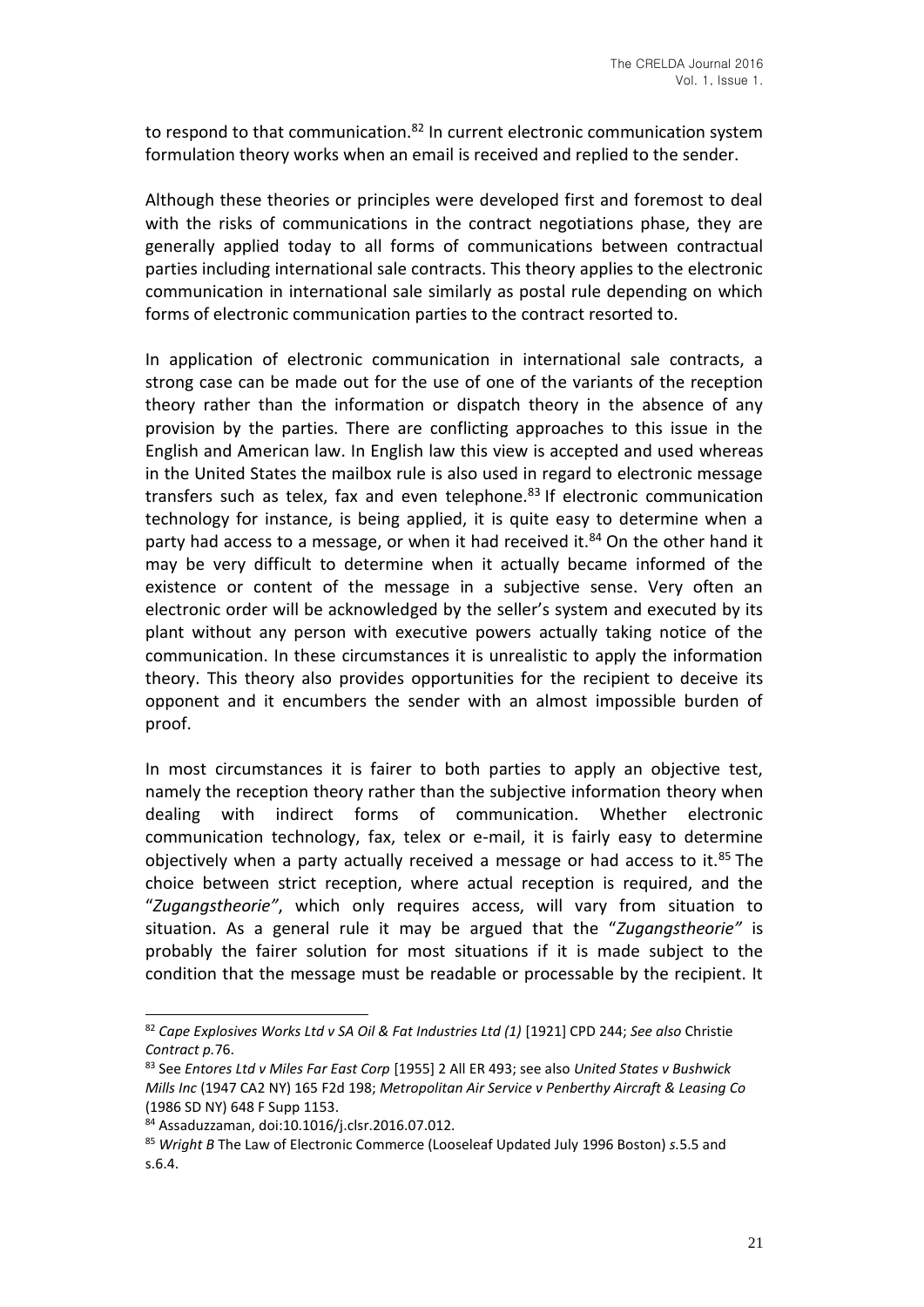has the advantage of being objective and it provides the least opportunity for either party to unfairly manipulate the time of the dispatch or reception of the message.

In the case of an email, fax or telex, the offer, acceptance, order or notice will be legally effective once it has been received by the recipient's a fax machine in a processable form; in the case of direct electronic communication, the offer, acceptance, order or notice will be legally effective once it has been received by the third party network operator and placed in the recipient's electronic mailbox, when store and retrieve communication is used, or where it has been received by the recipient's computer system; and in the case of an e-mail, the offer, acceptance, order or notice will be legally effective once it has been deposited in the recipient's electronic post box or usually known as sent mail.

In situations where communications are made between parties *inter absentes*, the receipt and postal theories are competing theories with different justifications for the use of the one or the other. The main consideration in the application of these theories is the distribution of the risk of the communication being delayed, destroyed lost or changed during the transmission process. Whereas the usual point of departure in the law of contract is the information theory, the point of departure in communications *inter absentes* is handled differently in common law and civil law countries. In common law countries the dispatch or mailbox rule is used to account for difficulties in regard to the revocation of the offer. In civil law countries the receipt principle is normally used as offers are normally not revocable. However, when judging the consistency of the solutions followed by the CISG, different considerations need to be applied. The use of either principle should be based on the principle of fairness between the parties considering the risks involved in the transmission of the communication. In this regard the following factors may play a role.

First consideration that needs to be taken into account is whether the message is an initiating communication or a responsive communication. An initiating communication is a message that is sent by one party to another where there have been no preceding dealings between them, or even if there had been prior dealings, where a new relationship is to be formed. There is therefore no reason for the other party to expect a communication. Responsive communications on the other hand are either messages sent in response to a prior message by the other party as in the case of an acceptance or where a communication is sent in response to an act by the other party such as sending a notice of default where the other party is in *mora* or has performed inadequately. If there is a concurrent relationship in terms of which the message is sent the message can either be initiating, for instance an order within a just-in-time arrangement or responsive in the case of notice of default.

In the case of initiating communications it is only fair that the party that commences the communication bear the risk of the chosen method of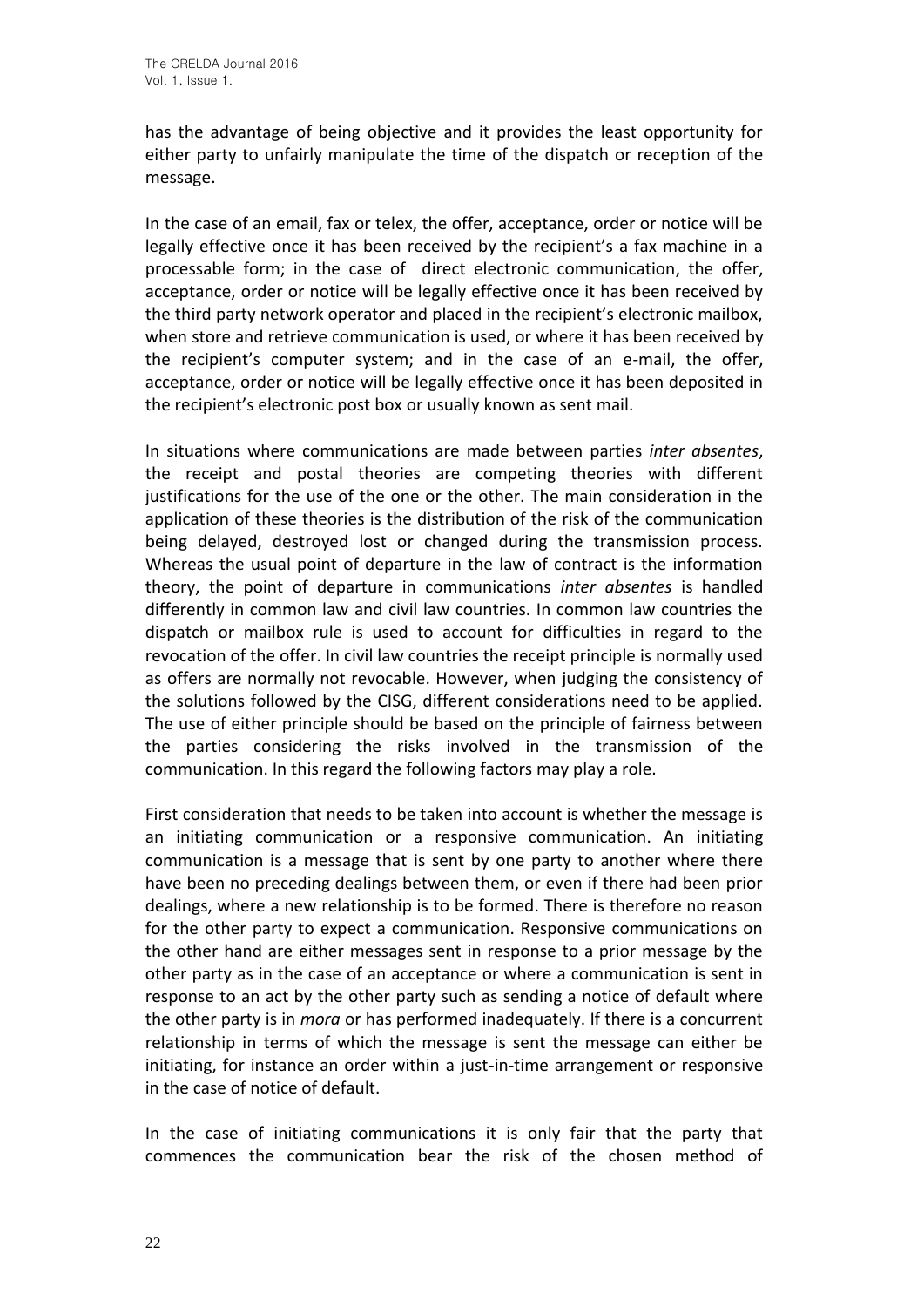communication.<sup>86</sup> Therefore if the parties have had no dealings and a party wants to send an offer or notice to the other party, the reception theory should apply. It is in the hands of the initiating party to ensure that an effective channel of communication is used. When the message is of a responsive nature fairness still dictates that the communication only become valid and binding once it has been received by the recipient unless there are other factors which militate against this. For instance, where a message is sent to establish certain rights after breach of contract, the risk of the communication should be transferred to the culpable party rather than the innocent party and therefore the dispatch rather than the reception theory should apply.

Second, it must be asked whether there has been a course of dealing between the parties from which a usage or practice between the parties may be implied if they have not regulated the matter in an Interchange Agreement.<sup>87</sup> If such a course of dealing can be established from which the relevant deductions may be made, then it should take precedence over any of the theories. Similarly if an Interchange Agreement specifically prescribes the methods of communications and when they will become valid, that should be observed.<sup>88</sup>

Third, it must be asked whether either party is at fault, resulting in the need for the Communication by the innocent party. In such cases it may be fair to displace the risk of the communication to the culpable party. If the culpable party was at fault is dispatching the communication it would be unfair to hold the innocent party responsible for it.

Fourth, are there particular risks involved in the transmission of the communication? If the means of communication is particularly hazardous, then principle of equity requires that the reasonableness of the use of that method of communication be weighed according to the advantages and disadvantages of using it. The fact that one of the parties stipulated the manner of acceptance as peremptory may then play a decisive role. The consequences for either party in the event of a failed transmission must be considered. It may be fairer that the party who bears the least risk, bear the risk of the method of communication.

A further important factor is the level of control that a party has over its communication and its success or failure. If the party is in a position to monitor the success of a communication with relative ease and little cost, then the principle of equity may dictate that this party should bear the risk. Lastly, generally accepted practices in the specific trade should also be considered in determining the approach that best serves the interests of the parties and fairness in general.

<sup>86</sup> See *Williston* s. 6.35 for the reasons usually advanced for the application of the mailbox rule. <sup>87</sup> Siegfried Eiselen, *Electronic commerce and the UN Convention on Contracts for the International Sale of Goods (CISG) 1980*, (1999) 6 EDI L. REV, p. 21, 36.

<sup>88</sup> See For Example, Sections 2 and 3 of the South African Model Interchange Agreement (published as by the South African Bureau of Standards).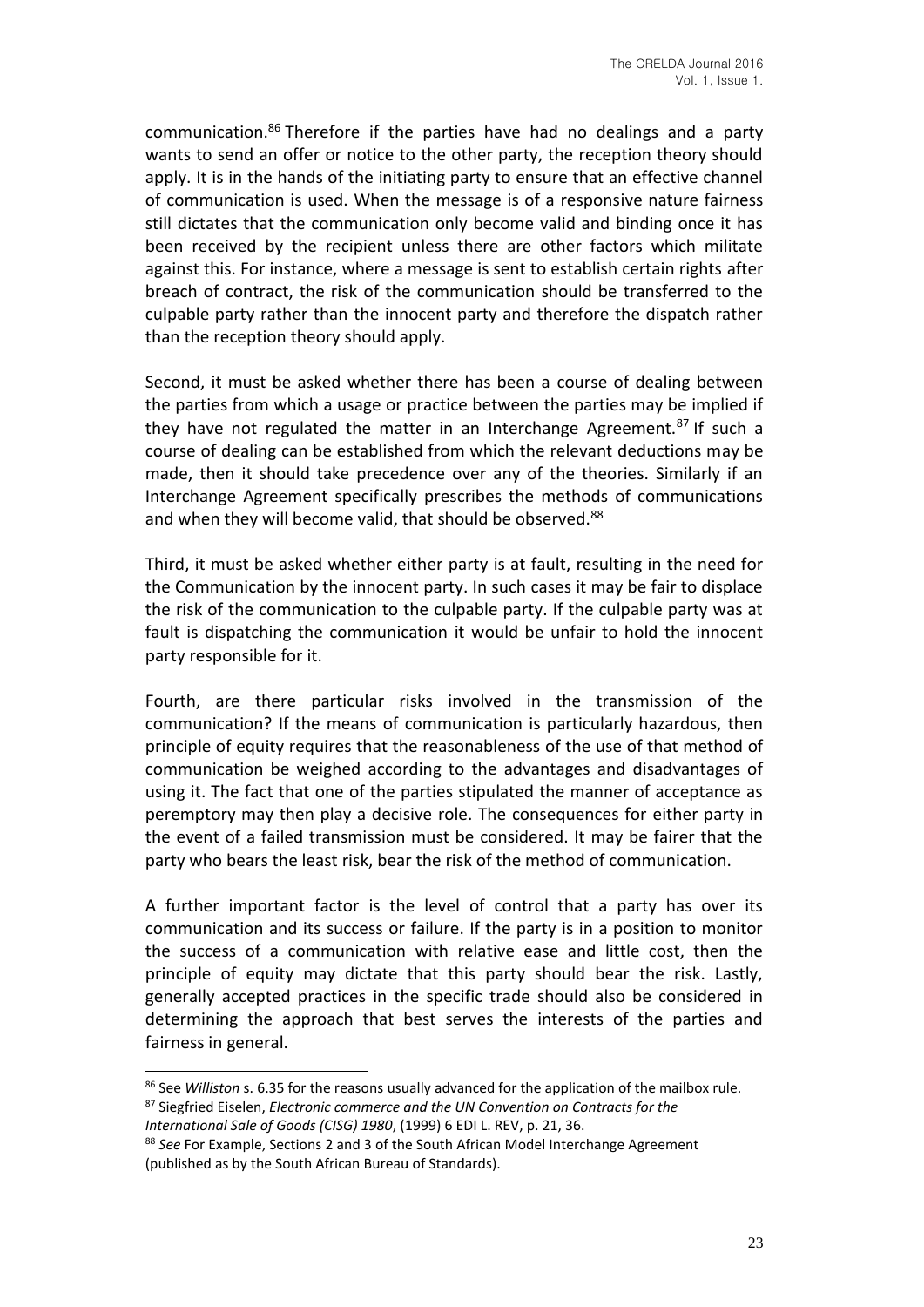Who should bear the risk of failed communications in international sale contracts should therefore be decided after the relative position of each of the parties in regard to the communication has been considered. In the usage of modern communications technologies the success rate of communications is very high and receipt of the messages moves ever closer to the time of dispatch so that the exact time when a message becomes effective has become less and less relevant in regard to the start of time periods. Although it is quite certain that messages will be duly and properly delivered with these applications, now and again there are glitches which may have serious effects for the parties.

Given the above one must conclude that in accordance with the position in most legal systems, the point of departure in regard to the determination of the time and place that a communication will become effective in international sale contracts, that the receipt or "*Zugangstheorie"* offers the fairest and most realistic point of departure in the absence of any special circumstances. It should be used also in those circumstances where the mailbox rule has traditionally been used as the reason for that rule all but falls away with modern communications technologies. However, where there are special circumstances then departures from the general rule should be allowed. In terms of the considerations listed above, it seems that there are only two instances where a deviation from the general rule should apply, namely where the parties have specifically agreed to that deviation or where the receiver of a communication is the culpable party necessitating the communication.

# 3. Formation of the Contract in e-commerce under CISG

Draft history suggests that Articles 11 and 13 of the CISG were inserted in the "General Provisions" chapter of the first part of the Convention, suggesting that they are intended to play a role on the interpretation of the provisions related to formation of the contract, obligations of the parties and other matters contained in the second and third parts of the CISG. $89$  Indeed, they are the basis of the principle of informality, which governs the interactions between the parties, either before or after a contract is concluded. Article 13 states it expressly by presenting an explanation of a term "writing" that appears in other parts of the CISG; Article 11, although phrased in a manner that limits its applicability to formation of the contract, has an important role in other matters such as evidence of writing and witness statement to prove writing requirement.

Once it was established that a contract can be formed by electronic means under Article 11 of the CISG, certain issues that arise in connection of the use of more modern communications methods for the conclusion of a contract should be examined.

<sup>89</sup> Assaduzzaman, doi:10.1016/j.clsr.2016.07.012.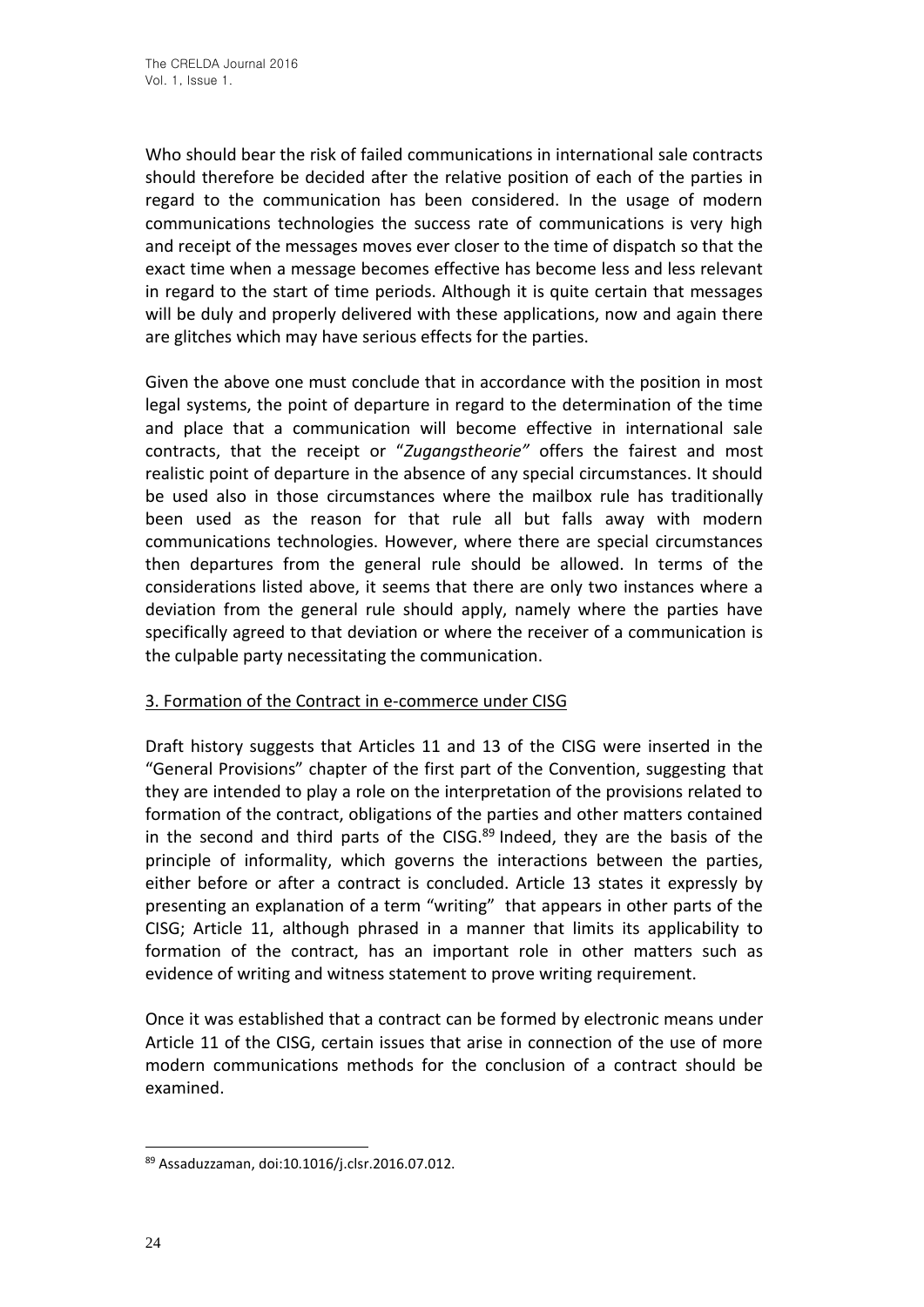Initially, it should be noted that the provisions of the CISG relating to formation of contract rely on a rigid offer acceptance structure, which causes some difficulties in "complicated negotiations where there is a great deal of communication between the parties" and when they use electronic means of communication technologies which requires a more flexible approach than the strict offer acceptance dichotomy".<sup>90</sup> Nevertheless, it seems that the CISG provisions provide "enough flexibility to evade the constraints of forcing communications into either the offer or acceptance model";<sup>91</sup> one example of a rule that provides flexibility is Article 18(1), which provides that "a statement made by or other conduct of the offeree indicating assent to an offer is an acceptance".

Having said that, the issues relating to electronic formation of contracts under the CISG may be

Explored: first, is there an offer when a seller uses some technologies to market her products? Second, when does an electronic communication relating to the formation of contract produce effects, *i.e.*, what is the exact moment in which a data message "reaches" the addressee under Article 24 of the CISG? Third, how to fit the more modern methods of communication technologies in Article 20(1), which sets the moment when the period of time fixed by the offeror to accept an offer begins to run?

#### *3.1. Form Requirements in International Sale Contracts*

In international sale contracts, there are usually three different types of formalities that may be required namely writing, signature and some kind of third party authentication or involvement such as notarial execution endorsement by the commissioner of oaths. In the context of international sales contracts for movables only the first two requirements are relevant.<sup>92</sup> These formalities are required for two purposes, namely legal certainty and authentication and may be required either by statute or by the parties themselves. Many written contracts contain a standard clause which states that no amendments to the contract will be valid or binding unless reduced to writing and signed by both parties,  $93$  which makes the use of those formalities mandatory. It may also cause grave difficulties in regard to the use of especially e-mail and other forms of electronic

<sup>90</sup> Siegfried Eiselen, *Electronic commerce and the UN Convention on Contracts for the International Sale of Goods (CISG) 1980*, (1999) 6 EDI L. REV, p. 21, 36.

<sup>&</sup>lt;sup>91</sup> Siegfried Eiselen, p. 2324.

*See also* John O. Honnold, ss. 132.1, 145 (stating that "the Convention accommodates both the simple exchange of two communications and also the development of a contract when it is impossible to isolate an 'offer' and 'acceptance'").

<sup>92</sup> *Dicey & Morris, Conflict of Laws,* (15th edn. Sweet & Maxwell 2012) p. 1255; Wright *Electronic Commerce ss.*16.1.

<sup>93</sup> Van der Merwe *Contract* 117-119.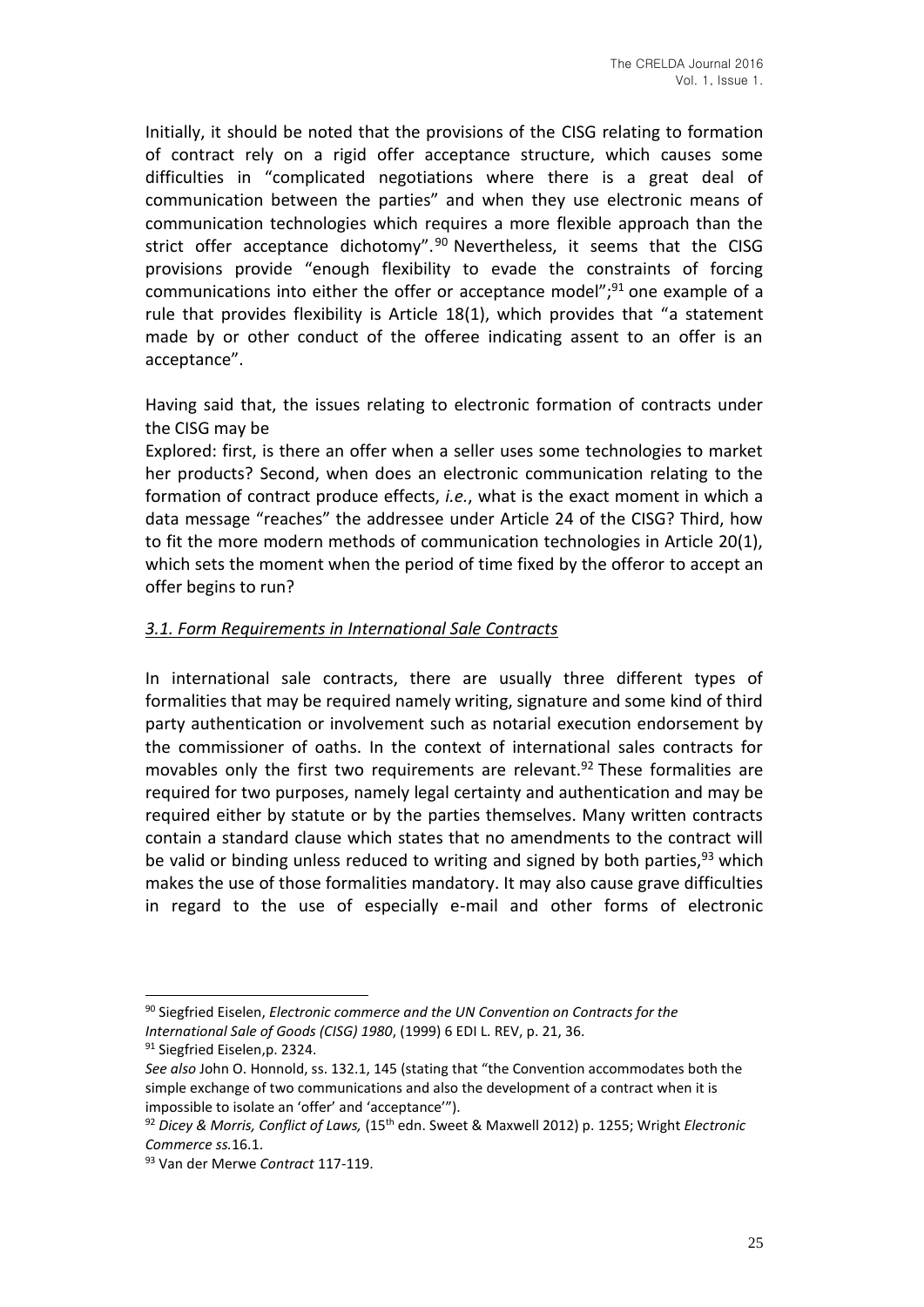communications because it may be difficult or impossible to comply with the signature requirement.<sup>94</sup>

Whether e-mail, fax and other forms of electronic communications messages which are not printed out constitute writing especially in the context of statutory formality requirements is differently handled in different jurisdictions.<sup>95</sup> In many jurisdictions an electronic message in whatever form is also regarded as writing, provided that it is readable in some form for a human being, even if it is only on the screen. In the United States this progressive and realistic attitude seems to prevail.<sup>96</sup> In some other jurisdictions however, there is doubt about this issue.<sup>97</sup> In South African law for instance, a statutory requirement of writing is not fulfilled if the "document" is only in electronic form.<sup>98</sup> A fax must be printed out before it can constitute writing. Once it has been printed out it is regarded as a document, usually a copy of the original that was faxed. If it is required that both parties must sign the document, it is sufficient if the sender signs the original, faxes it and the recipient then signs the copy printed out. The two documents together then form the original contract.<sup>99</sup>

In relation to article 13 of the CISG telegrams and telexes are included under the term "writing".<sup>100</sup> In both of these forms of communications one deals with applications where the recipient receives a print-out of the message. It is therefore available in a physical format and not purely electronic format. As electronic communications such as e-mail and other forms of electronic communications were unknown at the time, it must be established whether they can be included in the expanded definition of article 13. It is submitted that article 13 contains a gap, i.e. fails to address a situation which is clearly covered by the Convention and that gap-filling interpretation is necessary in this case.<sup>101</sup>

Although telex and telegram has become a totally outdated concept in modern business life where fax, e-mail and other forms of electronic communications provide much more effective means of communication. When interpreting this article, the principle of freedom of formalities and freedom of contract suggests that an inclusive interpretation is in order. This means that article 13 of the CISG must be read to include all electronic forms of communication as well.<sup>102</sup> Thus, a fax, an e-mail or a message from other forms of electronic communications

<sup>94</sup> See Wright *Electronic Commerce ss.*16.3.2; Fritzemeyer & Heun 1992 *CR* 131; Eiselen 1995 *SA Merc LJ* 10-11;Heinrich 1994 *CR* 120; .

<sup>95</sup> Honnold *Uniform Law* Rn 189-190.

<sup>96</sup> Baum & Perrit *Electronic Contracting* 337-341.

<sup>97</sup> See Wright *Electronic Commerce ss.* 16.3.2; Fritzemeyer & Heun 1992 *CR* 131; Eiselen 1995 *SA Merc LJ* 10-11;Heinrich 1994 *CR* 120.

<sup>98</sup> Eiselen 1992 *THRHR* 214-217.

<sup>99</sup> Christie *Contract* 125; Van der Merwe *Contract* 119; *Craib v Crisp* [1984] 3 SA 594 (T); *Johnston v Leal* 1980 3 SA 927 (A).

<sup>100</sup> Assaduzzaman, doi:10.1016/j.clsr.2016.07.012.; Honnold *Uniform Law* Rn 180.

<sup>101</sup> *Bernstein & Lookofsky* 24.

<sup>102</sup> Assaduzzaman, doi:10.1016/j.clsr.2016.07.012.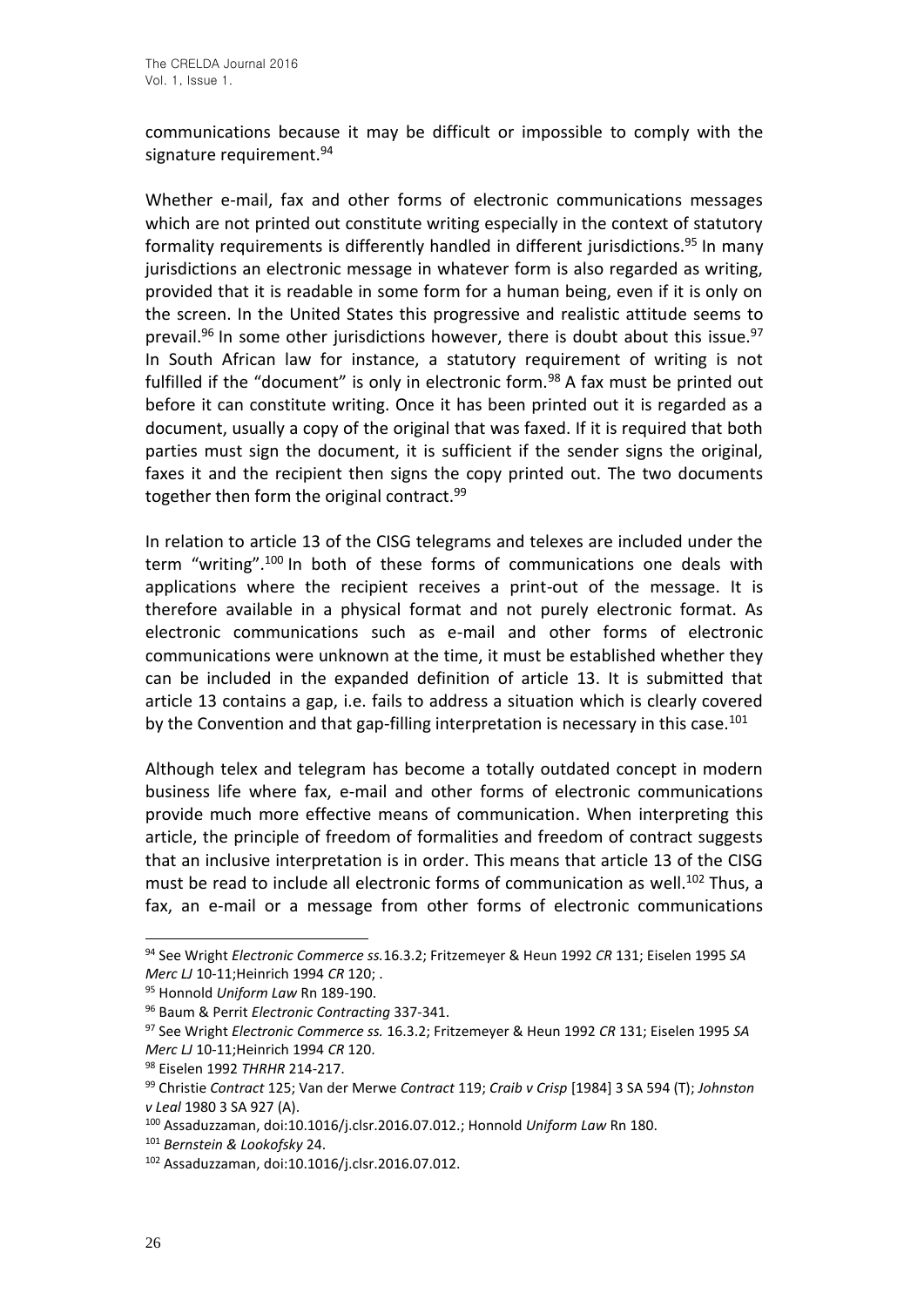should be regarded as writing where writing is required.<sup>103</sup> However, because the CISG in in relation to Articles 12 and 96 allows countries to exclude Article 11 which stipulates freedom of form, and to substitute their national law in regard to writing, whether electronic communications will be valid as writing depends on the law of the country in question and not on the interpretation of the  $CISG.$ <sup>104</sup>

Authentication by signature is a bigger problem not just in relation to the CISG but also other international Conventions as well.<sup>105</sup> In most jurisdictions it seems that the requirement of signature is only met if a physical signature is affixed to a paper document.<sup>106</sup> So called electronic signatures do not suffice unless specific provision for electronic authentication has been made. The fact that there are applications available today which make electronic signatures more secure for purposes of authentication than hand written signatures have not yet found favour with most legislators where formalities are concerned. The CISG does not require signature in any case and no country is entitled to make an exception as articles 12 and 96 only apply to the formality of writing. Therefore, in international sale contracts the requirement of an electronic signature will only be relevant where the parties themselves have required authentication by signature. As this requirement often appears in standard terms and conditions it may prove problematic in such circumstances.

The point of departure of the CISG in regard to formalities is that no formalities are required.<sup>107</sup> International sales contracts can therefore be concluded in any manner seen fit by the parties, including any of the newer communications applications.<sup>108</sup> However, where parties are using other forms of communication, they must be cautious of their own standard terms which often contain clauses subjecting them to these formalities.<sup>109</sup> In these cases it must either be agreed between the parties that electronic means of communications will be regarded as writing and that the alternative prescribed authentication procedures will be recognised as "signatures". This can easily be done in the standard contracts or in the Interchange Agreement between the parties.

#### 4. Electronic Communication under CISG

The CISG contains a number of provisions which deal with the validity and timing of communications. Part II of the Convention deals with the formation of the contract, in other words, with offer and acceptance and the communications

<sup>103</sup> Honnold *Uniform Law* Rn 130; *Bernstein & Lookofsky* 24.

<sup>104</sup> Schlechtriem *UN-Kaufrecht p.* 68.

<sup>105</sup> Article 2 of the *Convention* on the Recognition and Enforcement of Foreign *Arbitral* Awards 1958.

<sup>106</sup> See Wright *Electronic Commerce ss.*16.4-ss.16.5.

<sup>107</sup> *Bernstein & Lookofsky* 30-31; Stern *Erklärungen* Rn 143; Schlechtriem *UN-Kaufrecht* Rn 64.

<sup>108</sup> Assaduzzaman, doi:10.1016/j.clsr.2016.07.012.

<sup>109</sup> Honnold *Uniform Law* Rn 184-185; Schlechtriem *UN-Kaufrecht* Rn 66.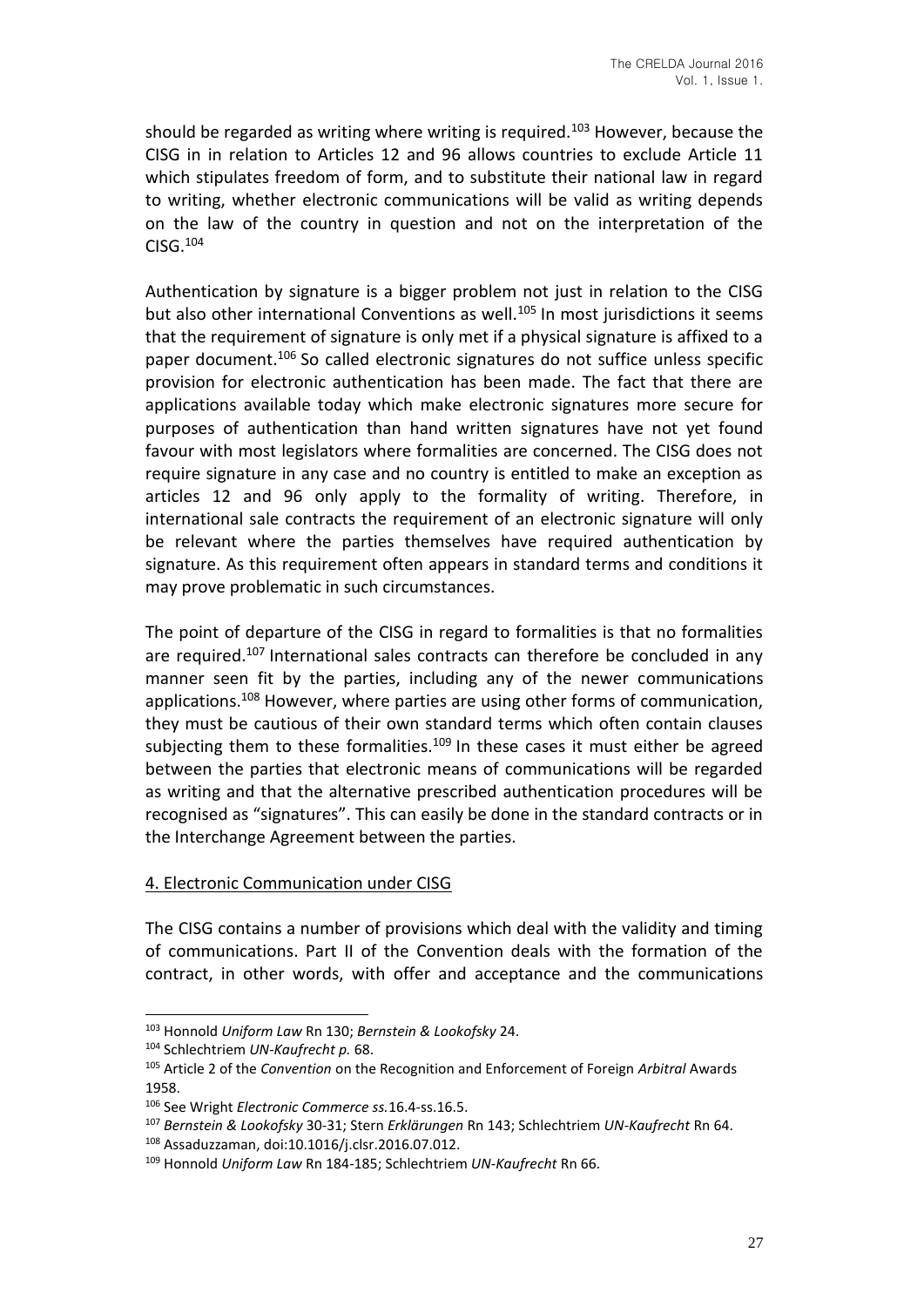exchanged in that context that is pre-contractual communications. Part III deals with the situation where the contract is already in existence and there is a contractual relationship that is post-contractual communications. Communications during this period pertain to the rights and duties of the parties, performance, and breach of contract and the exercise of contractual remedies.

It is important to determine when and sometimes also where communications become effective. The point in time when they become valid and effective may determine other time periods which may commence. For instance, an offer may stipulate that performance must be made within fourteen days of the conclusion of the contract, or in terms notice of article 39 of the CISG, notice of lack of conformity of goods must be given within a reasonable time of the discovery of such a lack of conformity.<sup>110</sup> Sometimes a few days may not be important in the calculation of periods, in other instances a few hours may be decisive. It is therefore important to be able to determine exactly when a communication takes effect.<sup>111</sup> It may also be important therefore to determine where the communication becomes effective as it may be decisive in terms of determining the applicable legal system, for instance in regard to formalities.

The Convention uses the terms *reach* and *received* in regard to the sender and *send*, *give*, *made* and *dispatch* in regard to the sender for the acts involved in exchanging communications between the parties to international sale contracts. The term *reach* is defined in Article 24 of the CISG for the purposes of Part II, but *received*, *send* and *dispatch* are not defined and must be interpreted according to the usual rules of interpretation used for the Convention. Most commentators professed the same meaning as to *reach* and *receive* namely the meaning defined in article 24 of the CISG. It seems that nothing must be read into the difference in terminology used here in the Convention.<sup>112</sup>

# *4.1. Time and Place of Communication*

When a communication becomes effective and valid usually depends on the approach or theory used by the courts or legal system concerned. Thus, if the expedition theory is used, the communication will become valid, and any time periods will commence when the communication is sent, posted or dispatched.<sup>113</sup> If the "*Zugangstheorie"* is applicable the relevant moment will be when the

<sup>110</sup> Honnold *Uniform Law* p. 255-260.

<sup>111</sup> Schlechtriem *UN-Kaufrecht* p. 154.

<sup>112</sup> Honnold *Uniform Law* p. 179.

<sup>113</sup> *Uniform Commercial Code ss.*1-201; *Restatement (Second) of Contract ss.* 64-65; *Adams v Lindsell* [KB 1818] 106 ER 250; *United States v Bushwick Mills Inc* (1947 CA2 NY) 165 F2d 198; *Metropolitan Air Service v Penberthy Aircraft & Leasing Co (1986 SD NY) 648 F Supp 1153; Lipschutz v Gordon Jewelry Corp* (1974 SD Tex) 373 F Supp 375; *Ward Manufacturing Co v Miley*  (1955 2nd Dist) 131 Cal 2d 603.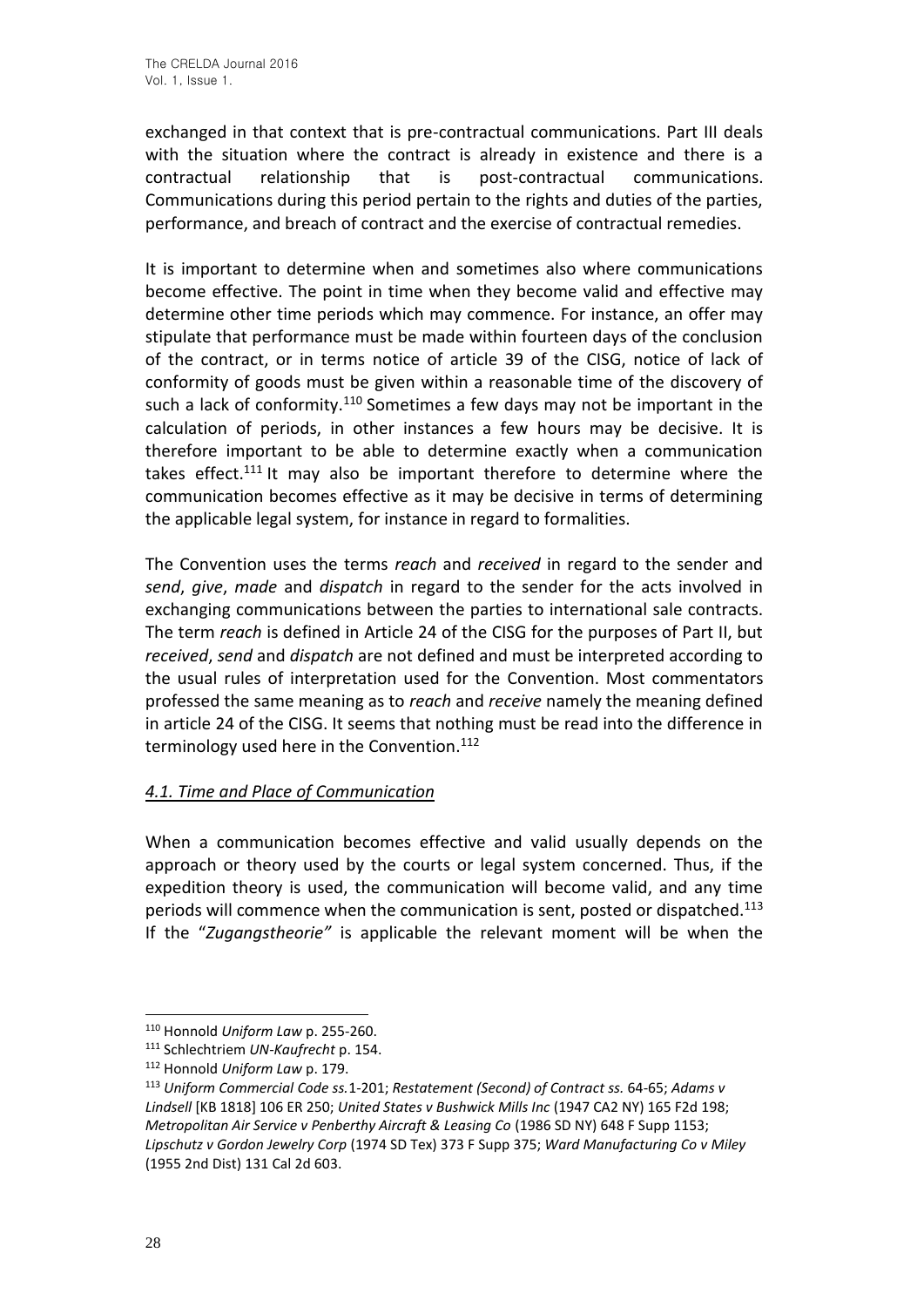communication becomes available to the recipient.<sup>114</sup> In the case of e-mail that will be as soon as the message is deposited in the recipient's mailbox and he is able to retrieve it; or in the case of other forms of electronic communications as soon as the Value Added Network has either passed the message on or deposited it in the recipient's mailbox for retrieval whichever is earlier.

Article 20 of the CISG is the relevant provision in the Convention<sup>115</sup> in relation to determining the time. It determines that "A period of time for acceptance fixed by the offeror in a telegram or a letter begins to run from the moment the telegram is handed in for dispatch or from the date shown on the letter or, if no such date is shown, from the date shown on the envelope. A period of time for acceptance fixed by the offeror by telephone, telex or other means of instantaneous communication, begins to run from the moment that the offer reaches the offeree".<sup>116</sup>

In article 20 telegram is coupled with letters as non-instantaneous means of communication, whereas telex is coupled with telephone and other possible methods of instantaneous means of communication. That the latter term does not refer to e-mail, other forms of electronic communication technologies or fax is clear from the fact that these applications were not in existence or were not yet widely used at the time that the CISG text was drafted. These applications can however easily be equated with telex or video conference call as virtually instantaneous methods of communication. Thus a time period fixed in an offer made by e-mail, other forms of electronic communication technologies or fax ought to begin to run as soon as the communication becomes available to the recipient according to Article 20 of the CISG.

### *4.2. Contractual Communication*

The Convention does not directly make provision for electronic communications and it will depend on the rules of interpretation whether this gap can be filled.<sup>117</sup> Where there is a gap in the Convention, it must be decided whether the situation falls inside the expected field covered by the Convention, in case there is a gap which must be filled through interpretational methods, or if it falls outside that field in which case there is no gap.<sup>118</sup> In such a case the situation is resolved by reference to the applicable legal system according to the private international

<sup>114</sup> *John* 'Grundsätzliches zum Wirksamwerden empfangsbedürftiger Willenserkläxungen 1984 pp. 385-412.

<sup>115</sup> *Murray J* 'An essay on the formation of contracts and related matters under the United Nations Convention on Contracts for the International Sale of Goods' 1988 J of L & Comm, p.20-

<sup>23;</sup> *Bernstein & Lookofsky* 45-46.

<sup>116</sup> Article 20(1) of the CISG.

<sup>117</sup> Article 24 of the CISG.

<sup>118</sup> *Staudinger/Magnus* Art 7 Rn 9, 38; *vCaemmerer/Schlechtriem/Herber* Art 7 pp. 8-9, 27-42.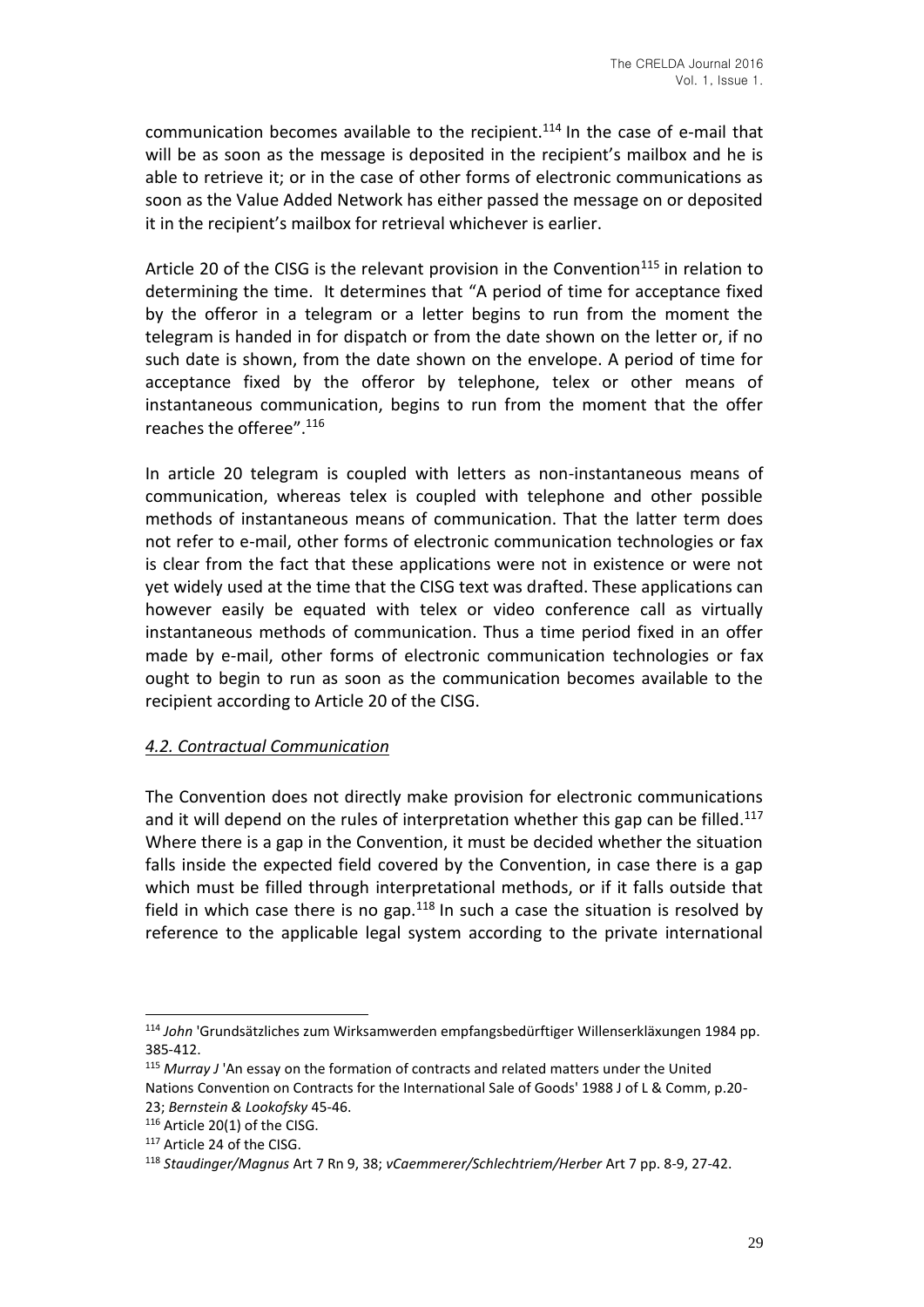law rules.<sup>119</sup> In the case of a gap, article 7 provides guidelines for the interpretation of the Convention.<sup>120</sup>

Article 7(1) of the CISG stipulates that in the interpretation of the Convention its international character must be observed as well as the observance of good faith in international trade. Where an issue is not directly dealt with, but falls within the sphere of application of the Convention, then such a gap must be filled according to the general principles underlying the Convention.<sup>121</sup> Only if these general principles provide no solution, must the issue be referred to the legal system applicable according to the rules of private international law.<sup>122</sup> In the case of interpretational techniques it is generally recognised that analogical interpretation is allowed to fill gaps in the Convention.<sup>123</sup>

It is clear that in the case of electronic communications there is only reference to telex and none of the other forms of communication with the result that the existence of a gap can be assumed. The content matter not dealt with clearly falls within the scope of the Convention because it deals with other forms of communication and there is no indication that the Convention intended to exclude any specific kind of communication. This assumption is further supported by the fact that the methods of communication under discussion were largely non-existent at the time of the acceptance of the Convention.<sup>124</sup>

Once the contract is formed, the parties may continue to interact with each other by electronic means. Many of the substantive provisions dealing with obligations of the parties and other matters require that one party communicates a given fact to the other one; for instance, to rely on the lack of conformity of the goods, the buyer must give the seller notice of the non-conformity.<sup>125</sup> Since the principle of informality is also extended to these provisions of the CISG, it is clear that all those interactions can be made through electronic means. The issue in respect to matters of formation of the international sales contract, is to determine which party bears the risk in case the communication fails. Also, there is another kind of contractual communication not related to the performance of the obligations by

<sup>119</sup> Art 7(2) of the CISG; *See* Honnold *Uniform Law* Rn 96-98; *Staudinger/Magnus* Art 7 pp. 1-2, 38- 39;

<sup>120</sup> Honnold *Uniform Law* Rn 96; *Bernstein & Lookofsky* 23-27; *vCaemmerer/Schlechtriem/Herber*  Art 7 p. 27.

<sup>121</sup> Article 7(2) of the CISG; Magnus U 'General Principles of UN-Sales Law*'* 1997 *Intl Trade & Bus L Annual* 33-56; Diedrich F 'Lückenfüllung im Internationalem Einheitsrecht' 1995 pp. 353-364; Ferrari F 'General Principles and International Uniform Commercial Law Conventions: A Study of the 1980 Vienna Sales Convention and the 1988 Unidroit Conventions' 1997 *Uniform pp.* 451-473; <sup>122</sup> *Bernstein & Lookofsky* 15-16; *vCaemmerer/Schlechtriem/Herber* Art 7 Rn 31; Honnold *Uniform* 

*Law* Rn 102.

<sup>123</sup> Honnold *Uniform Law pp.* 60.4, 245.1; *Bernstein & Lookofsky* 25.

<sup>124</sup> Honnold *Uniform Law pp.* 132.1.

 $125$  Article 39 of the CISG; Article 67(2)), 32(3).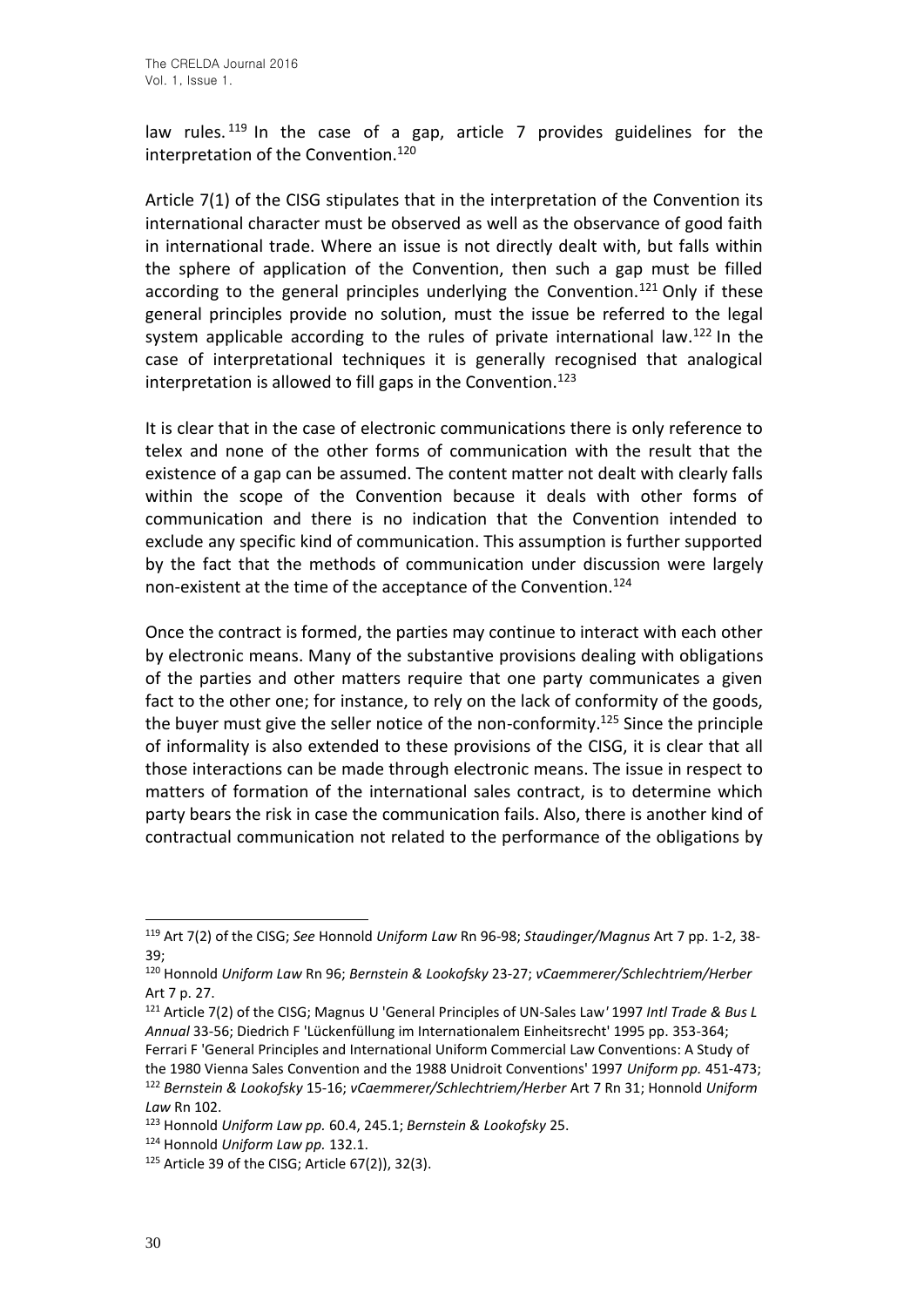the parties, but rather the eventual modification or termination of the agreement.<sup>126</sup>

### 5. Dispatch Theory under Article 27

Article 27 states the general rule on allocation of risks of delays or errors in contractual Communications. It provides that unless otherwise expressly provided in this Part of the Convention, if any notice, request or other communication is given or made by a party in accordance with this Part and by means appropriate in the circumstances, a delay or error in the transmission of the communication or its failure to arrive does not deprive that party of the right to rely on the communication. This was upheld by the Provincial Court of Appeal, *Naumburg*, Germany stating that "the sender may rely on the original content of his communication as long as he sent the notice by means appropriate in the circumstances, even if it reaches the addressee too late, altered or not at all"; the court found, based on the testimony of a witness, that an effective notice declaring a contract avoided was sent.<sup>127</sup> By providing that a party might still rely on the communication even if there is delay or error in the transmission or if it fails, Article 27 adopts the dispatch theory as a general rule.<sup>128</sup>

The idea that underlies Article 27 is that the party who should bear the risk of transmitting the message is the "one who, as a result of his deviation from normal performance, caused the statement to be sent".<sup>129</sup> For example, if the reception theory were adopted, an error in transmitting the buyer's notice that the goods are non-conforming would deprive the innocent party (buyer) of the right of relying on the nonconformity.<sup>130</sup> However, there are a few exceptions to this rule, as it can be inferred from the wording of Article 27.

### *5.1. Exceptions to the dispatch rule*

The first clause in Article 27 states: "[*u]*unless otherwise provided". Indeed, in the third part of the CISG there are several provisions that condition the effectiveness of a notice, request or communication to the *receipt* by the addressee. Those provisions are Articles 47(2) which states that notice by the seller that she will not perform within the period set by the buyer; 48(4) states that the request by the seller to remedy the failure to perform her obligations; 63(2) states that the notice by the buyer that she will not perform within the period set by the seller; 65(1) provides that the request by the seller to the buyer

<sup>126</sup> Article 29(1) of the CISG.

<sup>127</sup> Case Number 9 U 146/98, *available at* <http://cisgw3.law.pace.edu/cases/990427g1.html> (last visited August 21, 2016).

<sup>128</sup> Siegfried Eiselen, *Electronic commerce and the UN Convention on Contracts for the International Sale of Goods (CISG) 1980*, 6 EDI L. pp.V. 21, 36 (1999) p.32.

<sup>&</sup>lt;sup>129</sup> Peter Schlechtriem, UNIFORM SALES LAW: The Unconvention on Contracts for The International Sale Of Goods (Vienna, Manz, 1986) p. 62.

<sup>130</sup> Article 39 of the CISG; John O. Honnold, Uniform Law For International Sales Under The 1980 United Nations Convention ss. 4 3 , 3 2 3 4 ( Kluwer L a w, T h e Hague, 3 d ed. 1 9 9 9 ) p.189.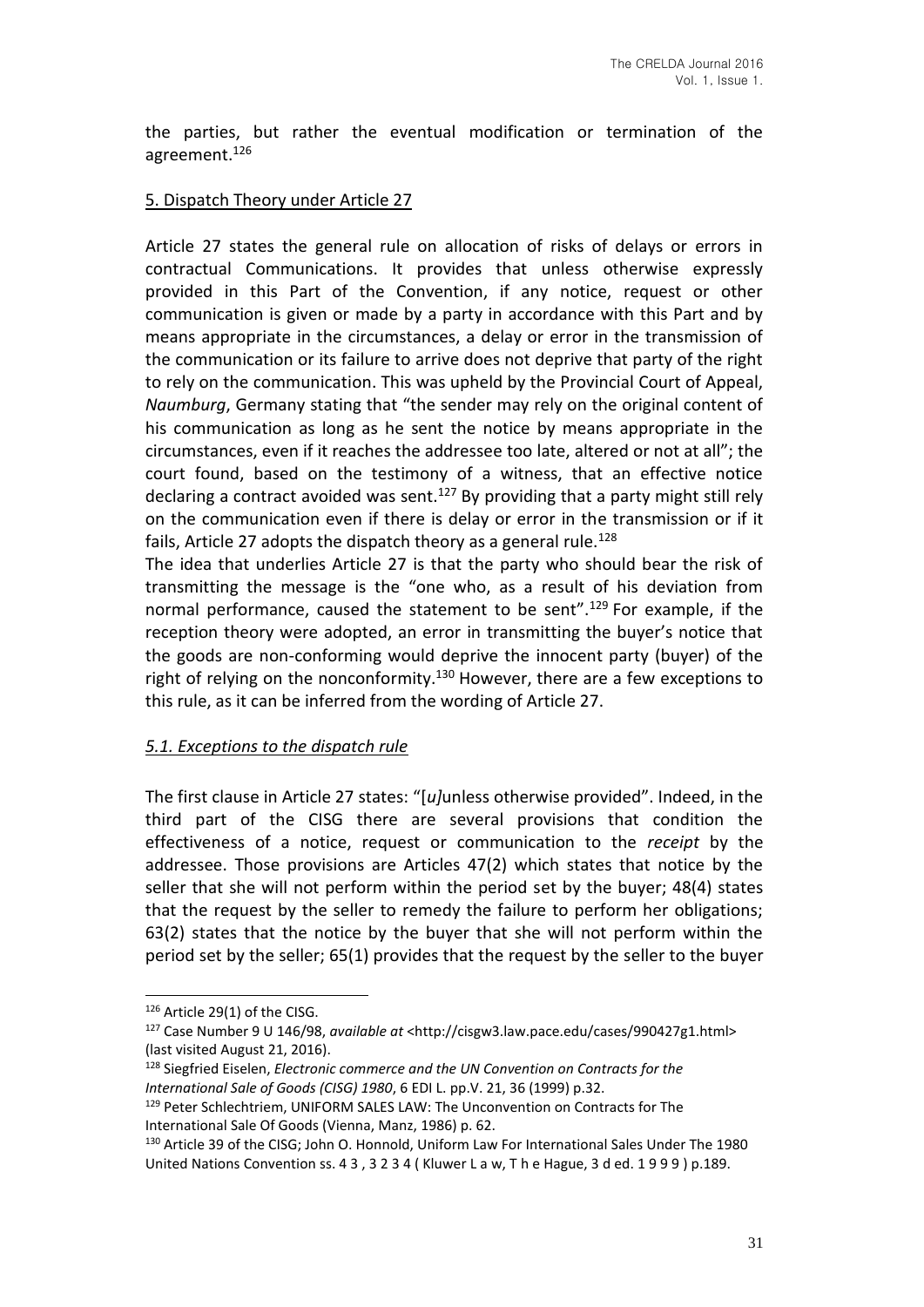to specify the form, measurement and other features of the goods; 65(2) provides the communication of the specification of the goods made by the seller; and 79(4) provides notice of an impediment to the performance of the contract. The issue here is how to define *receipt*, since the applicability of the definition of "reaches" contained in Article 24 is limited by the text of this provision to issues of formation; however, it is contended that the Article 24 definition is also applicable to these exceptions. Stating that "the analogy between the time when a communication 'reaches' an addressee under Part II and the time when there is 'receipt' of a communication under Part III is striking" , which justify extension of the principle of Article 24 to Part III"<sup>131</sup>.

The other exception lies on the "appropriateness of the means" test. Under Article 27, in case of delay, error or failure, the party sending the notice, request or communication may only rely on it if she has used the "means appropriate in the circumstances". This was upheld by District Court of *Stendal*, Germany stating that "[*a]*s soon as *one party* has made the decision to suspend her performance, she is bound to inform the other party without delay, which regularly requires an appropriate sending of the notice as stipulated by Art. 27 CISG".  $^{132}$  The availability of electronic means of communication is a potential source of complications in determining the appropriateness of the means selected; however, in the absence of agreement or practices between the parties, it is very difficult to set *a priori* some guidelines to determine what will be appropriate in a real case. For instance, it is not clear that the mere availability of a faster means of communication would render inappropriate the choice of a slower one.

### *5.2. Dispatch of electronic communications*

The CISG does not define dispatch, not even for more traditional means of communications, such as letters, telegrams and telexes. But since Article 27 of the CISG uses the expression "transmission", it is possible to infer that a message can be deemed to be sent when it leaves the sphere of control of the seller. The solution of problem of determining "whether there has been in fact a 'dispatch' is not within the domain of the CISG, but instead must be resolved by the slow emergence of international uniform standards for electronic commerce on such questions as what constitutes 'receipt'".<sup>133</sup> This definition has the advantage of being symmetrical to the definition of "reaches" for non-instantaneous and instantaneous *inter absentes* communications, if a message is received when it

<sup>131</sup> E. Allan Farnsworth, *Article 24*, *in* Biancabonell Commentary on the International Sales Law, p. 201; *See also* John O. Honnold, p. 179, 202.

<sup>132</sup> *See Landgericht* [District Court] *Stendal*, Germany, 12 October 2000, Case Number 22 S 234/94, *available at*

<sup>&</sup>lt;http://cisgw3.law.pace.edu/cases/001012g1.html> (last visited August 21, 2016).

<sup>133</sup> Henry Deeb Gabriel, *General provisions, obligations of the seller, and remedies for breach of contract by the seller*, *in* Draft Uncitraldigest and beyond: cases, analysis and unresolved issues in the U.N. Sales convention, p.336.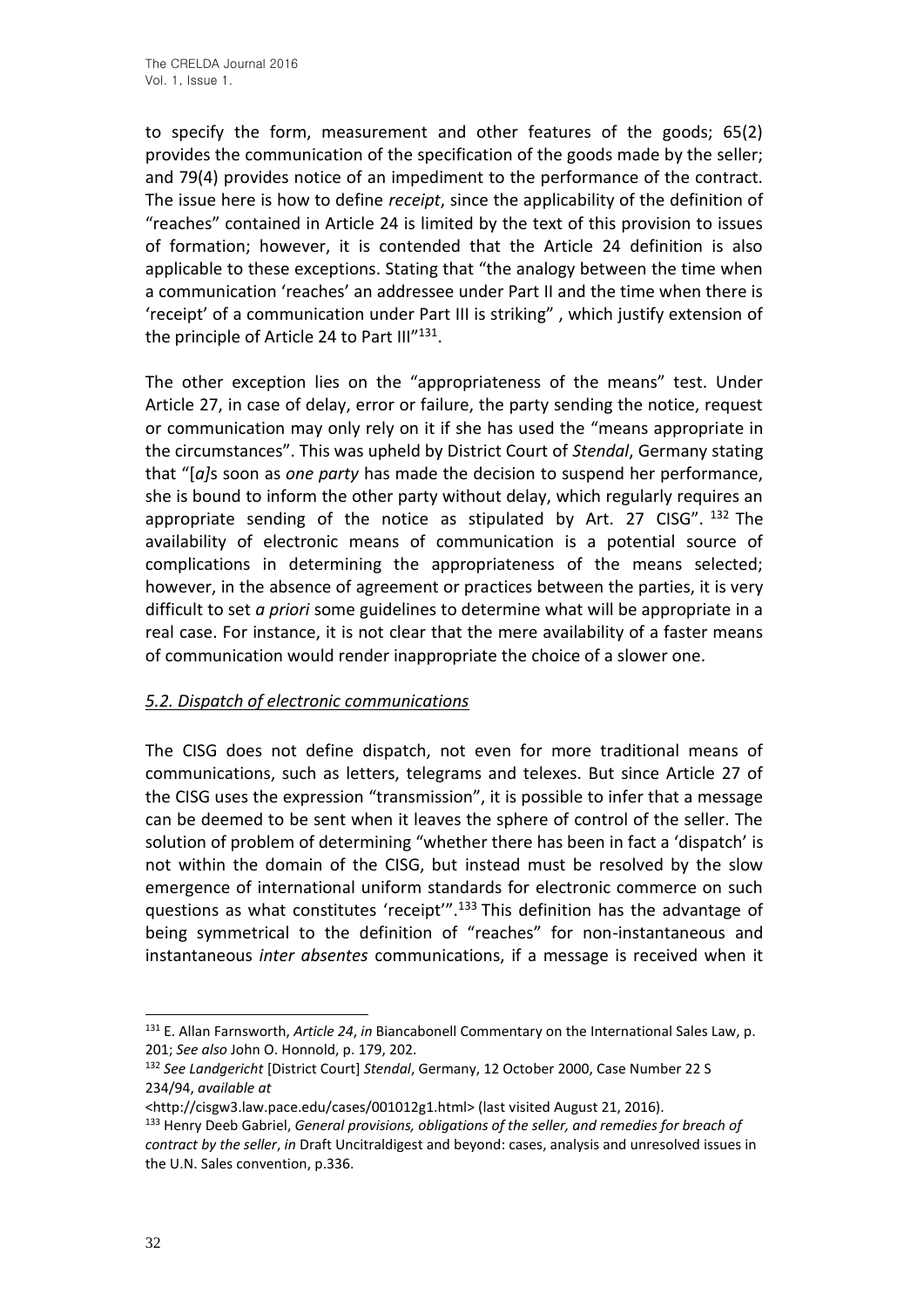enters the sphere of control of the recipient, it is logical to assume that it is sent when it leaves the sphere of control of the sender.

Therefore, a letter is dispatched when it is given to the postal service. Similarly, if the sender uses an information system to send it, an electronic message is deemed to be dispatched when it leaves that information system and enters a network over which she has no control. United Nations Convention on the Use of Electronic Communications in International Contracts provides that "unless otherwise agreed between the originator and the addressee, the dispatch of a data message occurs when it enters an information system outside the control of the originator or of the person who sent the data message on behalf of the originator".<sup>134</sup> Article 10(1) of the *UNCITRAL Draft Convention on Electronic Communications* provides that "the time of dispatch of an electronic communication is the time when it leaves an information system under the control of the originator or of the party who sent it on behalf of the originator or, if the electronic communication has not left an information system under the control of the originator or of the party who sent it on behalf of the originator, the time when the electronic communication is received.<sup>135</sup>

Of course, in order to be effective, the message should be able to reach the addressee; for instance, if the sender types the wrong email address of the recipient, the former will not be able to rely on that message. However, unlike the receipt theory, if the message is not comprehensible or unable of being processed by another information system due to a failure in the transmission process, the sender will nevertheless be able to rely on it. The dispatch theory allocates the risk of the failure in transmission. There are situations when a data message will be properly transmitted, but still will not be readable, a risk that is not allocated to the recipient under the dispatch theory. Thus, If the sender chooses a means of communication that issues messages that the recipient is not able to read because of the latter does not have a required computer application, the risk is still on the sender by virtue of the exception of Article 27; the reason is that the choice of a means that results in a message unreadable to the recipient is not "appropriate". However, a good faith recipient will always communicate/advise the sender that the message could not be read because of certain technical difficulties, if, of course, the recipient can identify the sender.<sup>136</sup>

#### 6. Conclusion

The analysis exposed in this article demonstrated that the substantive provisions of the CISG can also be applicable to electronic communications. Based on the principle of informality, a contract might be formed, modified or terminated by

<sup>134</sup> Article 15(1) of United Nations Convention on the Use of Electronic Communications in International Contracts (New York, 2005).

<sup>135</sup> Specifically in respect to fax messages, *see* Ericson P. Kimbel, *Nachfrist Notice and Avoidance under the CISG*, (1999)18 J.L.&COM. pp. 301, 314.

<sup>136</sup> Article 27 of the CISG.